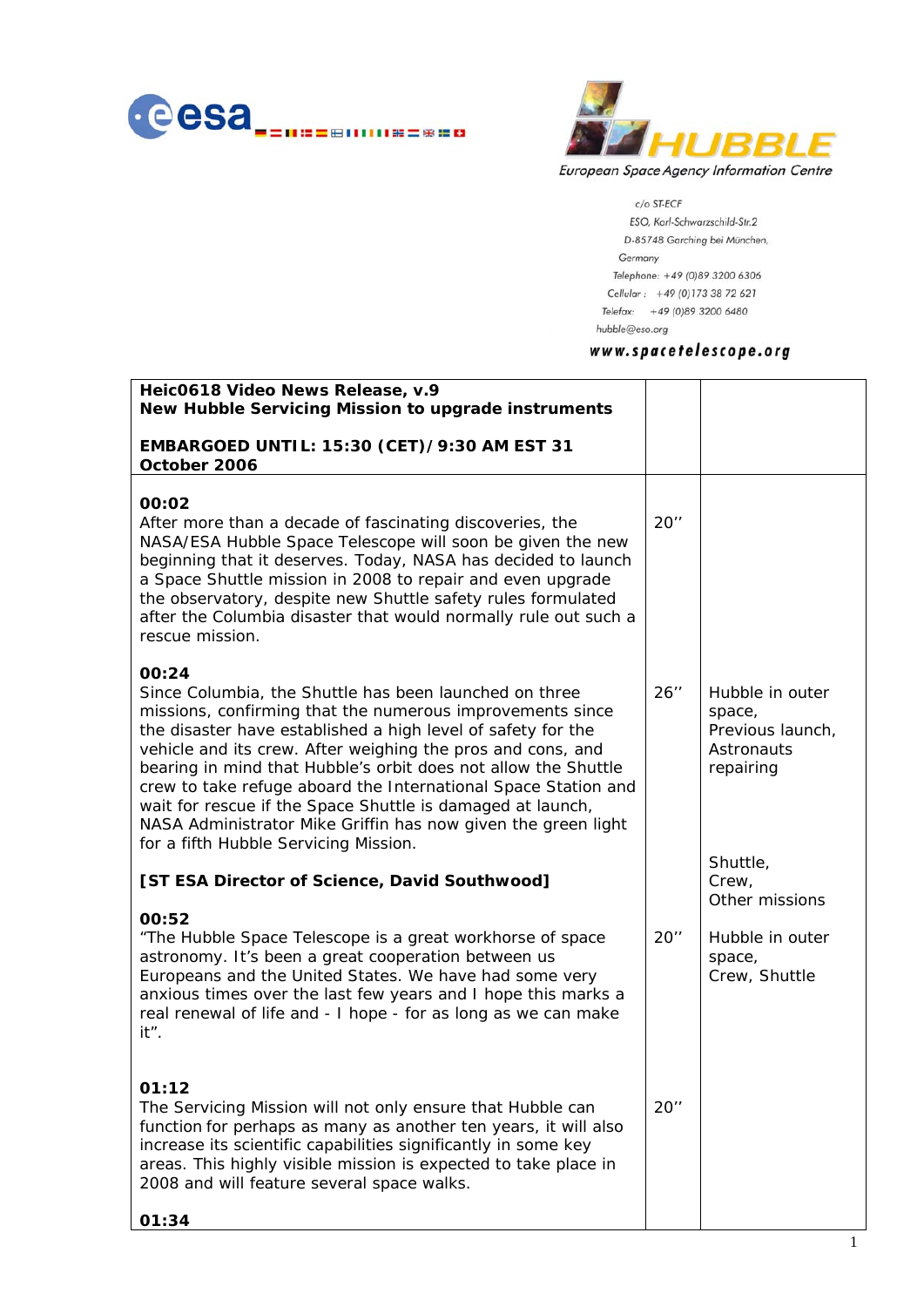| As part of the upgrade, two new scientific instruments will be<br>installed: the Cosmic Origins Spectrograph and the Wide Field<br>Camera 3. Each has advanced technology sensors, which will<br>improve Hubble's potential for discovery.                                                                                                                                                                                                                                                                                                                                                          | 13'' | Hubble in orbit,<br>Space walks                                                                               |
|-----------------------------------------------------------------------------------------------------------------------------------------------------------------------------------------------------------------------------------------------------------------------------------------------------------------------------------------------------------------------------------------------------------------------------------------------------------------------------------------------------------------------------------------------------------------------------------------------------|------|---------------------------------------------------------------------------------------------------------------|
| [ST Bob Fosbury, European Space Agency]                                                                                                                                                                                                                                                                                                                                                                                                                                                                                                                                                             |      |                                                                                                               |
| 01:48<br>"Today Hubble is producing more science than ever before in<br>its history. Astronomers are regularly asking for five times<br>more observing time than that available to them. The new<br>instruments will open up new windows on the Universe.<br>Extraordinary observations are planned in the coming years<br>including some of the most fascinating physical phenomena<br>ever seen: Investigations of planets around nearby stars,<br>digging deeper into the origins of the Milky Way and perhaps<br>most importantly, getting new insights into the evolution of the<br>Universe." | 30'' | Images of COS &<br>WFC)                                                                                       |
| [Narrator]                                                                                                                                                                                                                                                                                                                                                                                                                                                                                                                                                                                          |      | After second<br>sentence, insert<br>Footage of the                                                            |
| 02:19<br>Around the same time that the Shuttle lifts off for the Servicing<br>Mission, ESA will launch Herschel, the orbiting telescope with<br>the largest mirror ever deployed in space. Herschel will<br>complement Hubble in the infrared part of the spectrum and is<br>an ESA mission with NASA participation. In a separate project,<br>Hubble's direct successor, the James Webb Space Telescope is<br>being built in a collaboration between NASA, ESA and the<br>Canadian Space Agency, but will need at least seven more<br>years to launch.                                             | 30"  | universe                                                                                                      |
| [Narrator]                                                                                                                                                                                                                                                                                                                                                                                                                                                                                                                                                                                          |      | Shuttle lifting off,                                                                                          |
| 02:50<br>After more than a decade of spectacular observations, Hubble<br>will not be left at the mercy of its aging instruments. Instead,<br>it will now be given the new life that it deserves by providing it<br>with extra power to discover the long-sought key to unfolding<br>the mysteries of the universe.                                                                                                                                                                                                                                                                                  | 15"  | Pictures of<br>Herschel,<br>Pictures of<br>astronauts from all<br>agencies<br>collaborating in<br>space, JWST |
| [ST David Southwood, European Space Agency]                                                                                                                                                                                                                                                                                                                                                                                                                                                                                                                                                         |      |                                                                                                               |
| 03:05<br>"There is never going to be an end to the science that we can<br>do with a machine like Hubble".                                                                                                                                                                                                                                                                                                                                                                                                                                                                                           | 7"   | Footage of<br>Universe                                                                                        |
| 03:20 END                                                                                                                                                                                                                                                                                                                                                                                                                                                                                                                                                                                           |      |                                                                                                               |
|                                                                                                                                                                                                                                                                                                                                                                                                                                                                                                                                                                                                     |      |                                                                                                               |
|                                                                                                                                                                                                                                                                                                                                                                                                                                                                                                                                                                                                     |      |                                                                                                               |
|                                                                                                                                                                                                                                                                                                                                                                                                                                                                                                                                                                                                     |      |                                                                                                               |
|                                                                                                                                                                                                                                                                                                                                                                                                                                                                                                                                                                                                     |      |                                                                                                               |